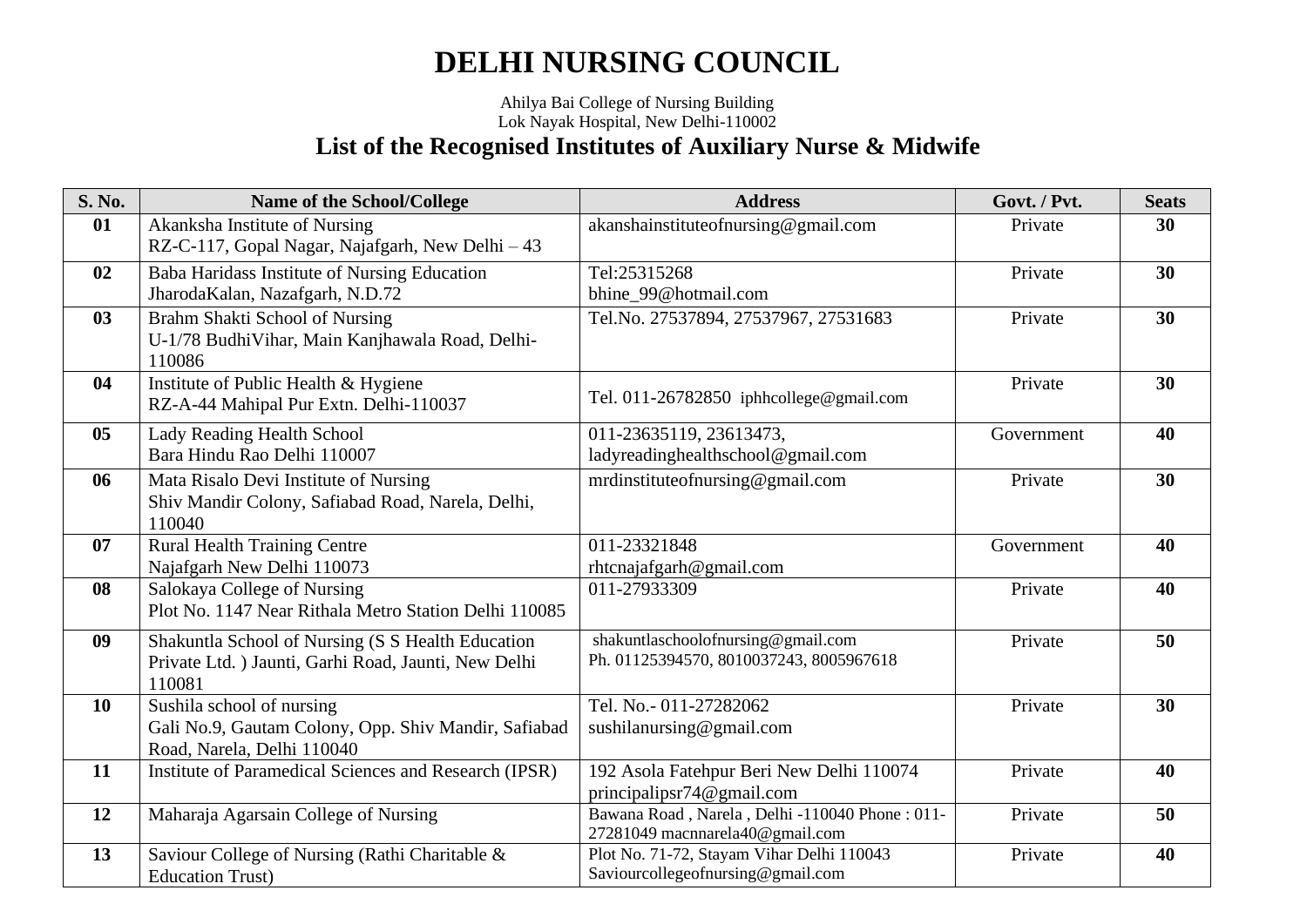Ahilya Bai College of Nursing Building

Lok Nayak Hospital, New Delhi-110002

### **List of the Recognised Institutes of General Nursing & Midwifery**

| <b>S. No.</b> | Name of the School/College                                                                                          | <b>Address</b>                                                        | Govt. / Pvt. | <b>Seat</b><br><b>GNM</b> |
|---------------|---------------------------------------------------------------------------------------------------------------------|-----------------------------------------------------------------------|--------------|---------------------------|
| 01            | Akanksha Institute of Nursing<br>RZ-C-117, Gopal Nagar, Najafgarh, New Delhi -<br>110043                            | akanshainstituteofnursing@gmail.com                                   | Private      | 20                        |
| 02            | Apollo School of Nursing<br>Sarita Vihar New Delhi 110044                                                           | Tel: 26825580 marylinef@apollodelhi.com                               | Private      | 50                        |
| 03            | Baba Haridass Institute of Nursing Education<br>Tel:25315268bhine_99@hotmail.com<br>JharodaKalan, Nazafgarh, N.D.72 |                                                                       | Private      | 50                        |
| 04            | Brahm Shakti School of Nursing<br>U-1/78 BudhiVihar, Main Kanjhawala Road,<br>Delhi-110086                          | Tel.No. 27537894, 27537967, 27531683                                  | Private      | 40                        |
| 05            | School of Nursing. Sir Ganga Ram Hospital<br>Old Rajinder Nagar,<br>New Delhi-110060                                | Tel-42251115<br>gangaramnursingschool@yahoo.in                        | Private      | 40                        |
| 06            | Ginni Devi Action School of Nursing<br>FC-34-A-4, Paschim Vihar, New Delhi-110063                                   | principal@actionhospital.com                                          | Private      | 30                        |
| 07            | Holy Family College of Nursing<br>Okhla Road, New Delhi -110025                                                     | nursing.college@holyfamilyhospitaldelhi.org<br>Tel: 26845900 Extn.211 | Private      | 50                        |
| 08            | Smt. J R T School of Nursing MCKR Hospital<br>Lajpat Nagar. III, New Delhi                                          | Tel: 42000488<br>jrtschoolofnursing@moolchandhealthcare.com,          | Private      | 30                        |
| 09            | Mata Risalo Devi Institute of Nursing<br>Shiv Mandir Colony, Safiabad Road, Narela,<br>Delhi, 110040                | mrdinstituteofnursing@gmail.com                                       | Private      | 30                        |
| 10            | Panna Dai School of Nsg. DDU Hospital<br>Hari Nagar, N.D.110064                                                     | Tel:25128415<br>schoolofnursingdduhospital@gmail.com                  | Government   | 30                        |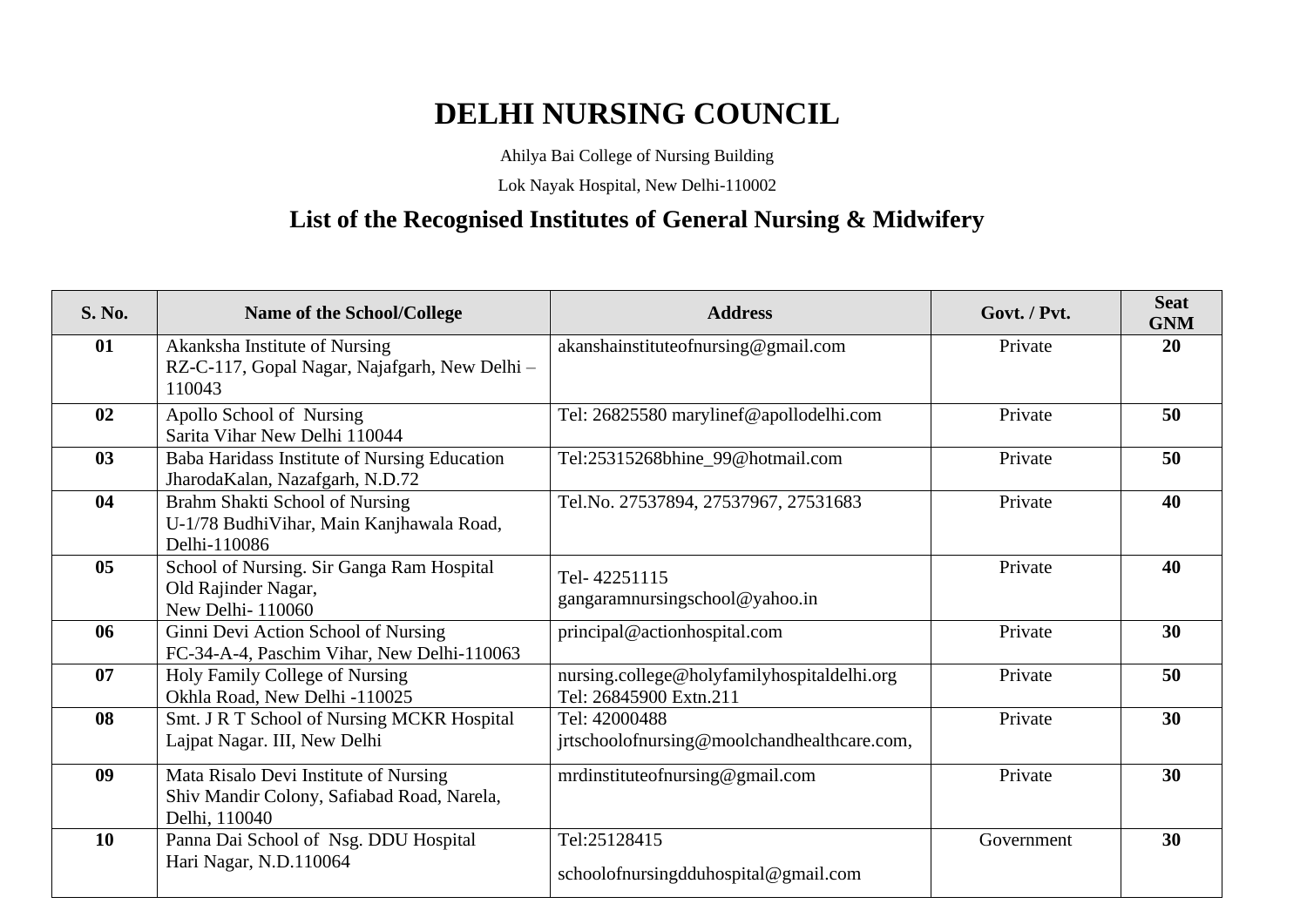| 11        | Rajmata Vijayaraje Scindia Nursing School<br>Swami Dayanand Hospital<br>Dilshad Garden, Delhi 110095               | principalrysn@gmail.com                                                          | Government | 20 |
|-----------|--------------------------------------------------------------------------------------------------------------------|----------------------------------------------------------------------------------|------------|----|
| 12        | Rufaida College of Nursing<br>Faculty of Nursing, Jamia Hamdard Nagar New<br>Delhi 62,                             | Tel:26059688 extn.5680<br>principal.rcn1@gmail.com                               | Private    | 70 |
| 13        | College of Nursing St. Stephen's Hospital<br>Near Tis Hazari, Delhi-110054                                         | Tel: 23957977<br>consshdelhi@gmail.com                                           | Private    | 50 |
| 14        | Salokaya College of Nursing Plot No. 1147 Near<br>Rithala Metro Station Delhi 110085                               | 011-27933309<br>msudan@salokaya.com                                              | Private    | 60 |
| 15        | Sant Parmanand Hospital School of Nursing<br>Sant Nagar, Burari, Delhi 110084                                      | principal@sphnursingschool.com                                                   | Private    | 30 |
| <b>16</b> | Shakuntla School of Nursing (S S Health<br>Education Private Ltd.)<br>Jaunti, Garhi Road, Jaunti, New Delhi 110081 | shakuntlaschoolofnursing@gmail.com<br>Ph. 01125394570, 8010037243, 8005967618    | Private    | 50 |
| 17        | Sushila school of nursing<br>Gali No.9, Gautam Colony, Opp. Shiv Mandir,<br>Safiabad Road, Narela, Delhi 110040    | Tel. No.- 011-27282062<br>sushilanursing@gmail.com                               | Private    | 60 |
| 18        | School of Nsg. Tirath Ram Shah Hospital<br>1, Isher Das Sahney Road, Rajpur Road, Delhi<br>54                      | Tel:23972425trsch.info@gmail.com,<br>tirathramshah@yahoo.co.in,                  | Private    | 30 |
| 19        | Saviour College of Nursing (Rathi Charitable &<br><b>Education Trust</b> )                                         | Plot No. 71-72, Stayam Vihar Delhi 110043<br>Saviourcollege of nursing@gmail.com | Private    | 40 |
| 20        | <b>Institute of Paramedical Sciences and Research</b><br>(IPSR)                                                    | 192 Asola Fatehpur Beri New Delhi 110074<br>principalipsr $74@$ gmail.com        | Private    | 40 |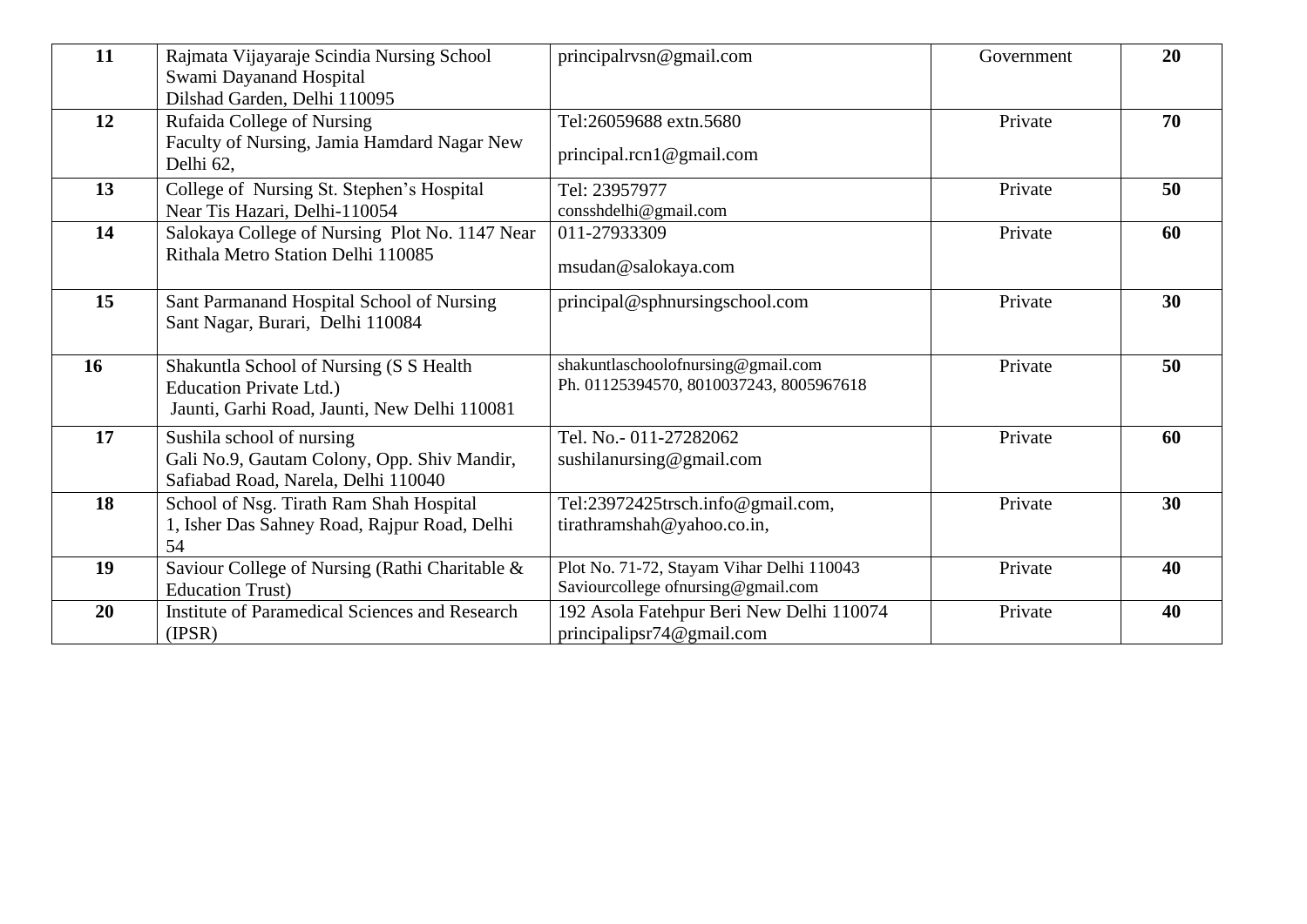### Ahilya Bai College of Nursing Building Lok Nayak Hospital, New Delhi-110002 **List of the Recognised Institutes of B.Sc. (Hons.) Nursing**

| S. No.         | <b>Name of the School/CollegeAddress</b>                         | <b>Contact</b>                    | Govt. / Pvt. | <b>B.Sc. Nsg.</b> |
|----------------|------------------------------------------------------------------|-----------------------------------|--------------|-------------------|
| 01             | Ahilya Bai College of Nursing                                    | 011-23230823                      | Government   | 40                |
|                | Lok Nayak Hospital, New Delhi                                    | abcon.lnh@gmail.com               |              |                   |
| 02             | Army College of Nursing                                          | sonahrr@gmail.com                 | Government   | 30                |
|                | R & R Dhula Kuan Near Subroto Park Delhi Cantt.                  |                                   |              |                   |
| 03             | Holy Family College of Nursing                                   | nursing.college@holyfamilyhospita | Private      | 50                |
|                | Okhla Road, New Delhi-110025                                     | ldelhi.org Tel: 26845900 Extn.211 |              |                   |
| 04             | Lakshmi Bai Batra College of Nursing                             | lbbcn@rediffmail.com              | Private      | 60                |
|                | Batra Hospital & Research Centre Tughlakabad Institutional Area, |                                   |              |                   |
|                | Vayusenabad New Dlehi 110062                                     |                                   |              |                   |
| 0 <sub>5</sub> | Lady Hardinge Medical College , College of Nursing               | chandankashyap1@gmail.com         | Government   | 50                |
|                | Connaught Place, New Delhi, Delhi 110001                         |                                   |              |                   |
| 06             | Rajkumari Amrit Kaur College of Nursing                          | Principal@rakcon.com              | Government   | 50                |
|                | Lajpat Nagar III, New Delhi -110024                              | 011-26435397                      |              |                   |
| 07             | Dr. Ram Manohar Lohia Hospital College of Nursing                | Nirmal188in2012@yahoo.com         | Government   | 50                |
|                | New Delhi 110001                                                 | Tel 01123404518,                  |              |                   |
| 08             | Rufaida College of Nursing, Faculty of Nursing, Jamia Hamdard    | principal.rcn1@gmail.com          | Private      | 50                |
|                | Nagar New Delhi 62,                                              | Tel:26059688 extn.5680            |              |                   |
| 09             | College of Nursing. St. Stephen's Hospital                       | consshdelhi@gmail.com             | Private      | 50                |
|                | Near Tis Hazari, Delhi-110054                                    | Tel: 23957977                     |              |                   |
| 10             | College of Nursing VMMC and Safdarjung Hospital Ansari Nagar     | Sjhcollegeofnursing@gmail.com     | Government   | 50                |
|                | New Delhi -110029                                                | 011-26174907, 26175521            |              |                   |
| 11             | School of Nursing Kasturba Hospital                              | Tel:23283378                      | Government   | 20                |
|                | Darya Ganj, Delhi-110002                                         | nursingschoolkh@gmail.com         |              |                   |
| 12             | Florence Nightingale School of Nursing, G.T.B. Hospital          | collegeofnursinggtbh@gmail.com    | Government   | 77                |
|                | Dilshad Garden Delhi - 110095,                                   | Tel:- 22586262 Ext.2188           |              |                   |
| 13             | Hindu Rao Hospital School of Nursing                             | Tel: 23919613 Extn.266            | Government   | 20                |
|                | Bara Hindu Rao, Delhi -110007                                    | sonhrh@gmail.com                  |              |                   |
|                |                                                                  |                                   |              |                   |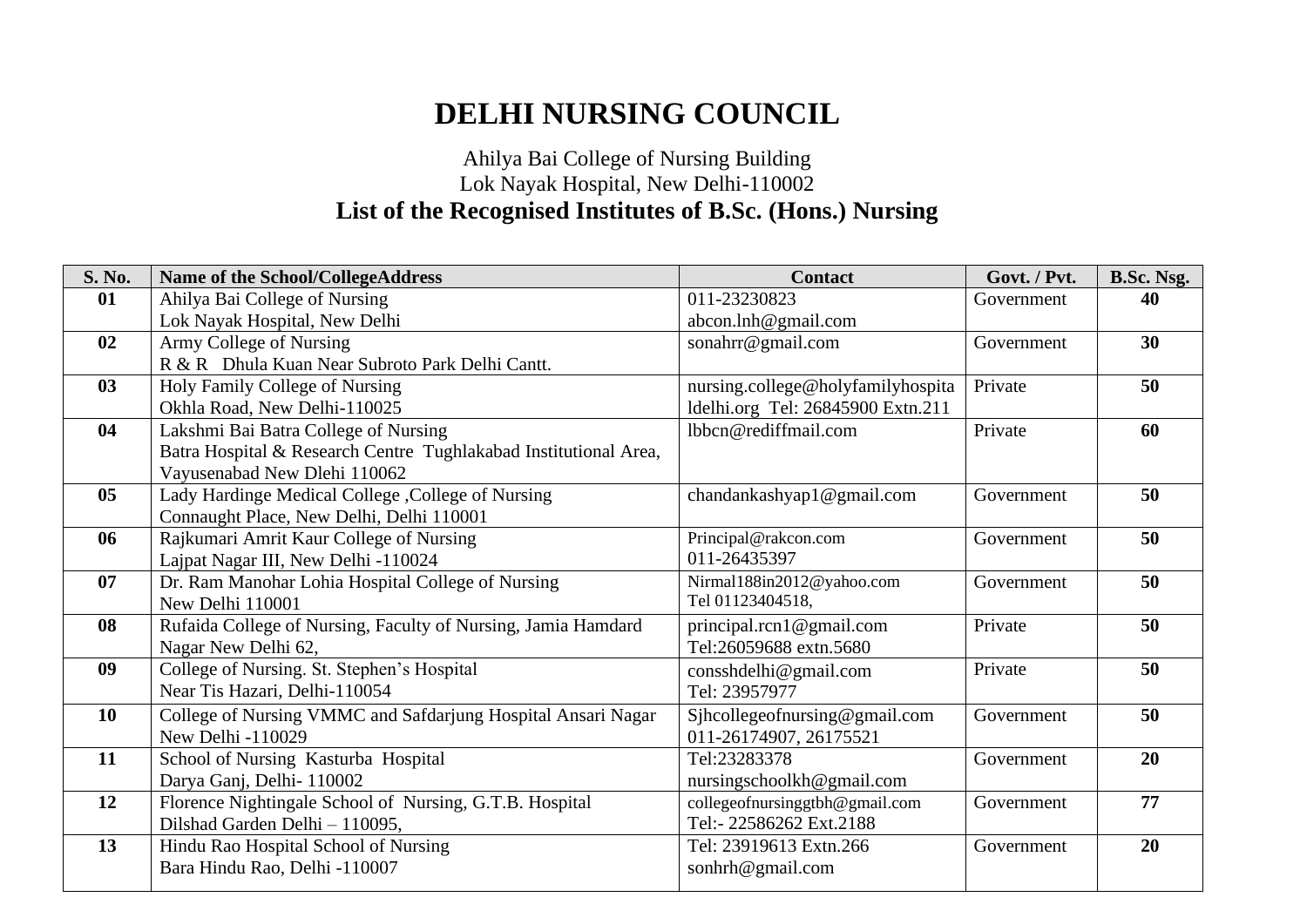Ahilya Bai College of Nursing Building Lok Nayak Hospital, New Delhi-110002

### **List of the Recognised Institutes Post Basic B.Sc. Nursing**

| <b>SN</b> | Name of the School/College                | <b>Address</b>                                                                                               | Govt. / Pvt. | <b>Seats</b> |
|-----------|-------------------------------------------|--------------------------------------------------------------------------------------------------------------|--------------|--------------|
|           | Holy Family College of Nursing            | Okhla Road, N.D.110025 Tel: 26845900 Extn.211<br>nursing.college@holyfamilyhospitaldelhi.org                 | Private      | 30           |
|           | Rufaida College of Nursing                | Faculty of Nursing, JamiaHamdard Nagar New Delhi 62,<br>Tel:26059688 extn.5680 m.chhugani@jamiahamdard.ac.in | Private      | 30           |
|           | College of Nursing St. Stephen's Hospital | Near Tis Hazari, Delhi-110054 Tel: 23957977<br>college@ststephenshospital.org                                | Private      | 20           |

# **DELHI NURSING COUNCIL**

AhilyaBai College of Nursing Building

LokNayak Hospital, New Delhi-110002

#### **List of the Recognised Institutes M.Sc. Nursing**

| <b>SN</b> | <b>Address</b><br>Name of the School/College                        |                                              | Govt. / Pvt. | <b>Seats</b> |
|-----------|---------------------------------------------------------------------|----------------------------------------------|--------------|--------------|
|           | Holy Family College of Nursing                                      | nursing.college@holyfamilyhospitaldelhi.org  | Private      | 25           |
|           | Okhla Road, N.D.110025                                              | 26845900 Extn.211                            |              |              |
|           | Institute of Liver & Biliary Sciences                               | principalcon@ilbs.in                         | Private      | 25           |
|           | D-1, Acharya Shree Tulsi Marg, Vasant Kunj, New Delhi, Delhi 110070 | con@ilbs.in                                  |              |              |
|           | Rajkumari Amrit Kaur                                                | Tel:- 26435397 principal@rakcon.com          | Government   | 24           |
|           | Lajpat Nagar-III, New Delhi 24                                      |                                              |              |              |
|           | <b>Rufaida College of Nursing</b>                                   | Tel:26059688 extn.5680                       | Private      | 25           |
|           | Faculty of Nursing, Jamia Hamdard Nagar New Delhi 62,               | principal.rcn1 $@$ gmail.com                 |              |              |
|           | School of Nsg. St. Stephen's Hospital                               | Tel: 23957977 college@ststephenshospital.org | Private      | 15           |
|           | Near Tis Hazari, Delhi-110054                                       |                                              |              |              |